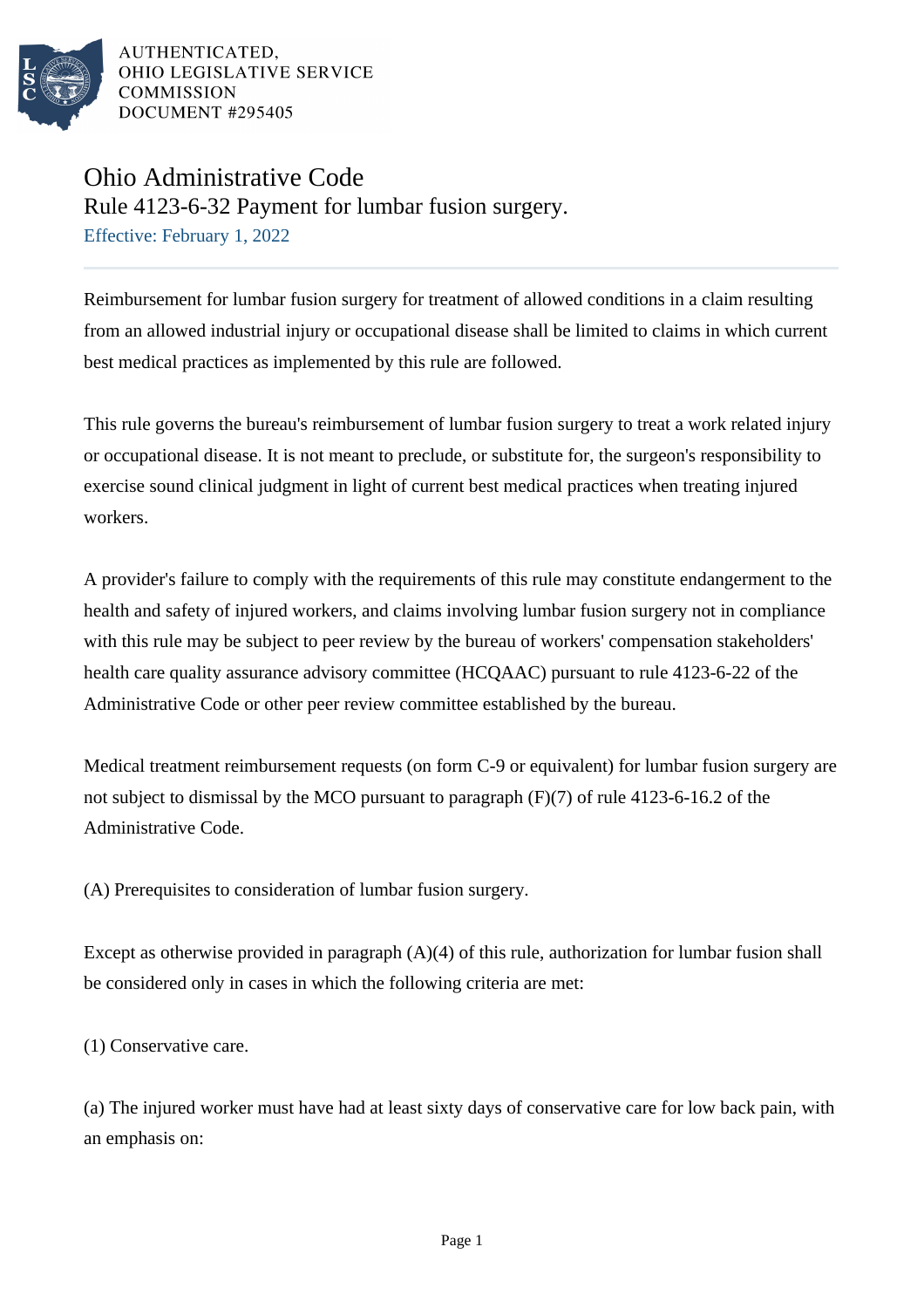

- (i) Physical reconditioning;
- (ii) Avoidance of opioids, when possible; and
- (iii) Avoidance of provider catastrophizing the explanation of lumbar MRI findings.

(b) The injured worker's comprehensive conservative care plan may include, but is not limited to, one or more of the following:

- (i) Relative rest/ice/heat;
- (ii) Anti-inflammatories;
- (iii) Pain management / physical medicine rehabilitation program;
- (iv) Chiropractic / osteopathic treatment;
- (v) Physical medicine treatment as set forth in rule 4123-6-30 of the Administrative Code;
- (vi) Interventional spine procedures / injections.

(2) The operating surgeon requesting authorization for lumbar fusion surgery must have personally evaluated the injured worker on at least two occasions prior to requesting authorization for lumbar fusion surgery.

(3) The injured worker must have undergone a comprehensive evaluation, coordinated by both the injured worker's physician of record or treating physician and the operating surgeon, in which all of the following have been documented:

(a) Utilization and correlation of all of the following tools:

(i) Visual analog scale (VAS);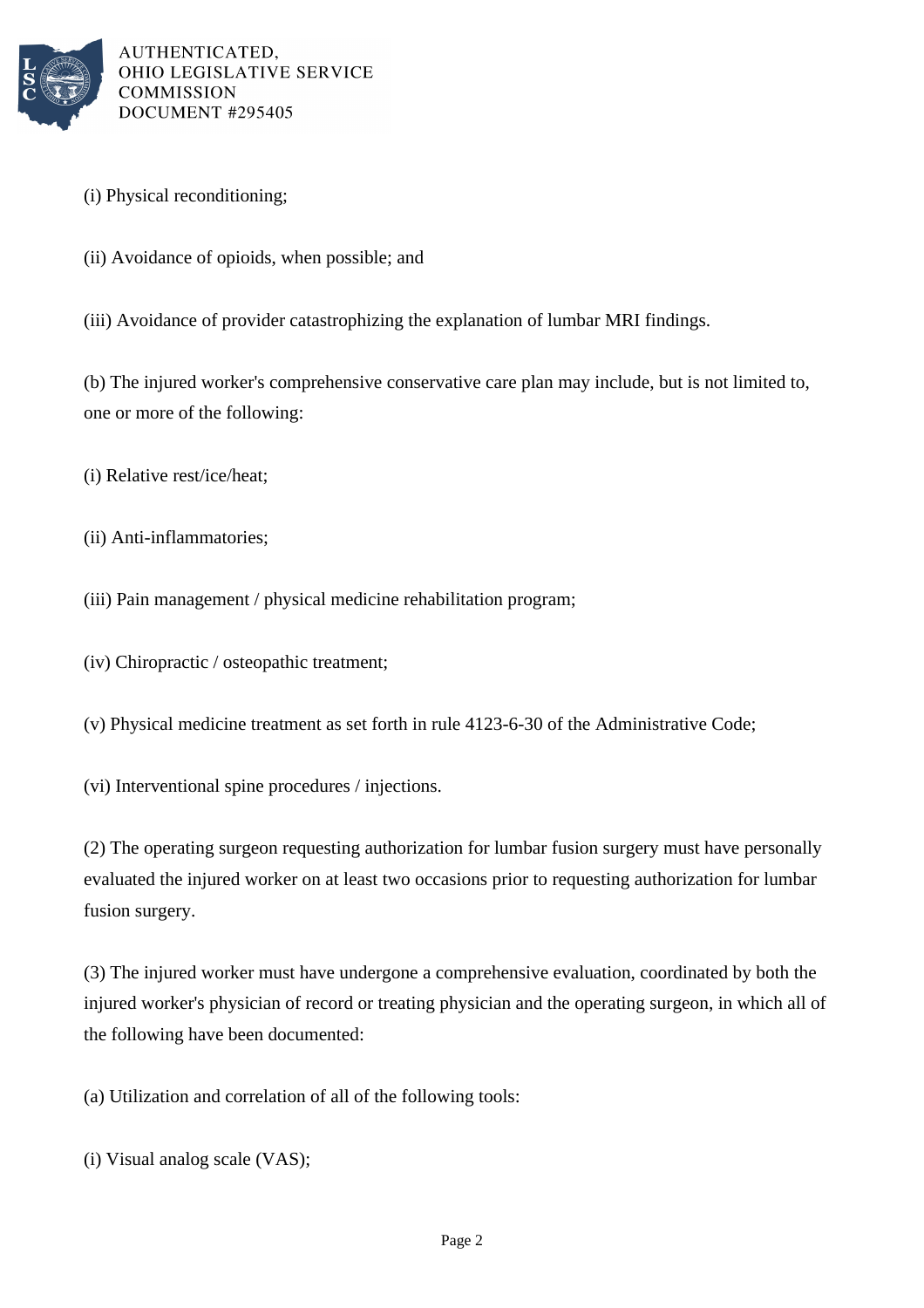

- (ii) Pain diagram;
- (iii) Oswestry low back disability questionnaire.

(b) A comprehensive orthopedic / neurological examination, including documentation of all of the following categories:

(i) Gait;

- (ii) Spine (deformities, range of motion, palpation);
- (iii) Hips and sacroiliac joints;
- (iv) Motor;
- (v) Sensation;
- (vi) Reflexes;
- (vii) Upper motor neuron signs.
- (c) Diagnostic testing.

(i) Lumbar X-rays (including flexion and extension views) and a lumbar MRI or lumbar CT (with or without myelography) must be performed;

(ii) Electromyography (EMG) / nerve conduction study (NCS) may be performed if questions still remain during surgical planning.

(d) Discussion and consideration of opportunities for vocational rehabilitation.

(e) Review of current and previous medications taken.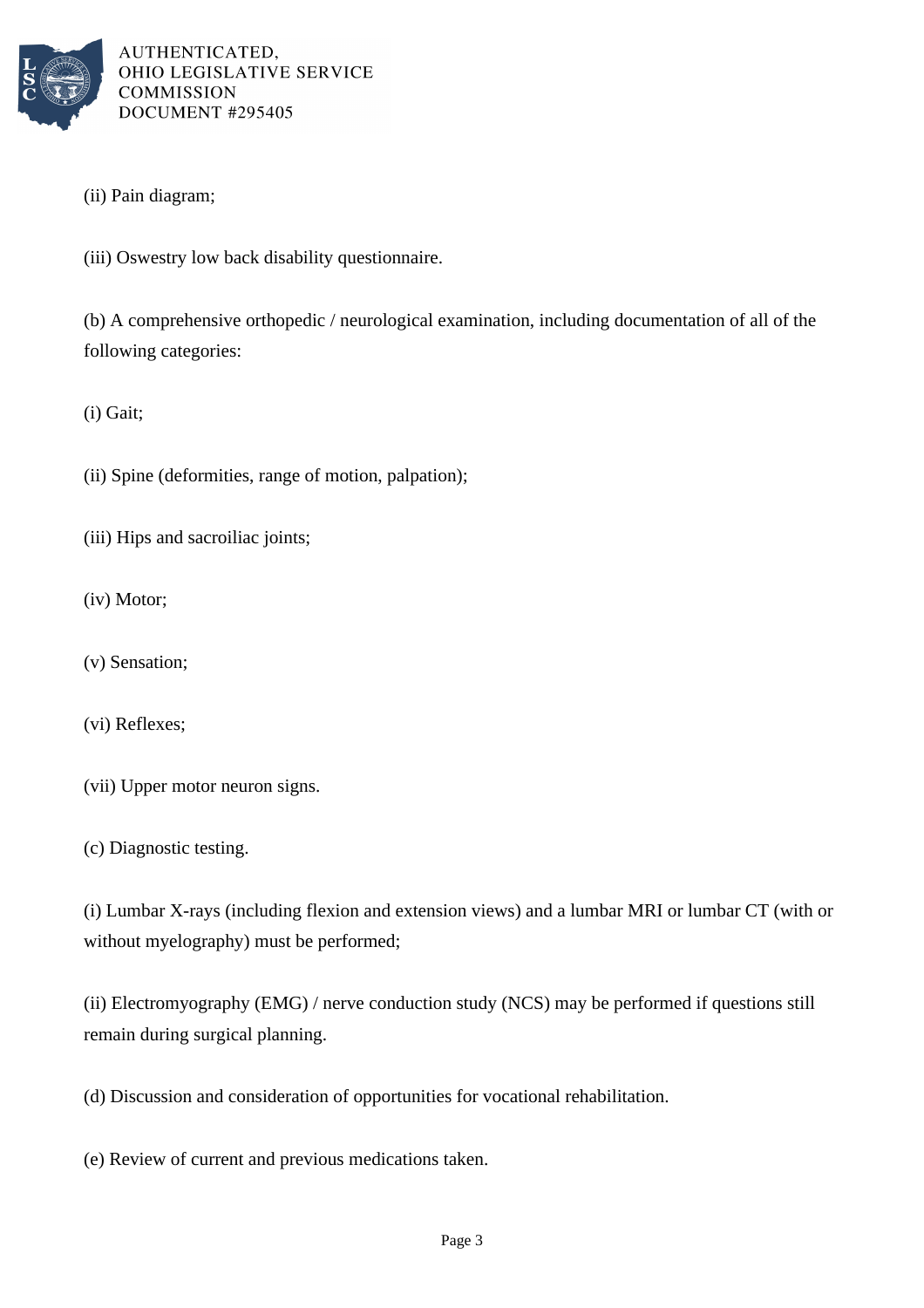

(i) If opioid management is in process, review for best practices;

(ii) Consider impact of surgery on opioid load.

(f) Health behavioral assessment (pre-surgical).

Biopsychosocial factors that may affect treatment of the injured worker's allowed lumbar conditions are considered modifiable conditions that may change the need for surgery or improve surgical outcomes if appropriately addressed, and must be addressed if identified in the assessment. The health behavioral assessment and any identified interventions may be ordered by the injured worker's physician of record or treating physician, or the operating surgeon.

(g) Accounting and assessment of the following co-morbidities to stratify additional associated risks:

- (i) Smoking;
- (ii) Body mass index (BMI);
- (iii) Diabetes;
- (iv) Coronary artery disease;
- (v) Peripheral vascular disease.

The co-morbidities indicated above are considered modifiable conditions that may improve surgical outcomes if appropriately addressed, and must be addressed if identified in the assessment.

(h) The injured worker and the physician of record, the treating physician, or the operating surgeon must have reviewed and signed the educational document, "What BWC Wants You to Know About Lumbar Fusion Surgery," attached as an appendix to this rule.

(4) The prerequisites to consideration of lumbar fusion surgery set forth in paragraphs (A)(1) to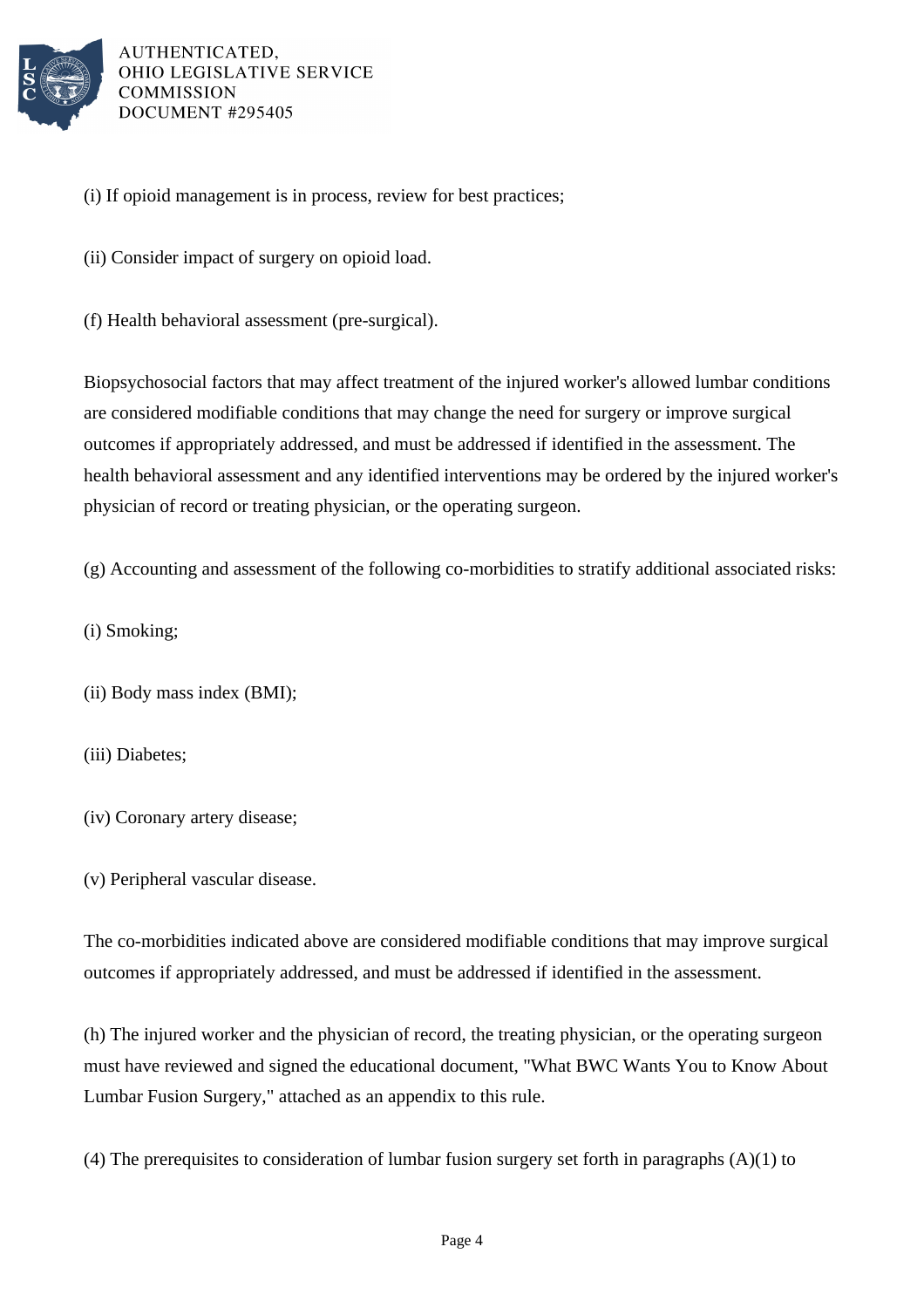

 $(A)(3)$  of this rule may be waived in cases of:

(a) Progressive functional neurological deficit;

(b) Spinal fracture;

(c) Tumor;

(d) Infection;

(e) Trauma care;

(f) Emergency as defined in rule 4123-6-01 of the Administrative Code; and/or

(g) Other catastrophic spinal pathology causally related to the injured worker's allowed conditions.

(B) Authorization for lumbar fusion surgery where the injured worker has no prior history of lumbar surgery at the level for which the fusion is requested.

(1) Authorization for lumbar fusion shall be considered in cases where the injured worker has no prior history of lumbar surgery only when the injured worker remains highly functionally impaired despite a trial of at least sixty days of conservative care as provided in paragraph (A)(1)(a) of this rule (unless waived pursuant to paragraph (A)(4) of this rule) and one or more of the following are present:

(a) Mechanical low back pain with instability of the lumbar segment and no history of lumbar surgery.

(b) Spondylolisthesis of twenty-five per cent or more with one or more of the following:

(i) Objective signs/symptoms of neurogenic claudication;

(ii) Objective signs/symptoms of unilateral or bilateral radiculopathy, which are corroborated by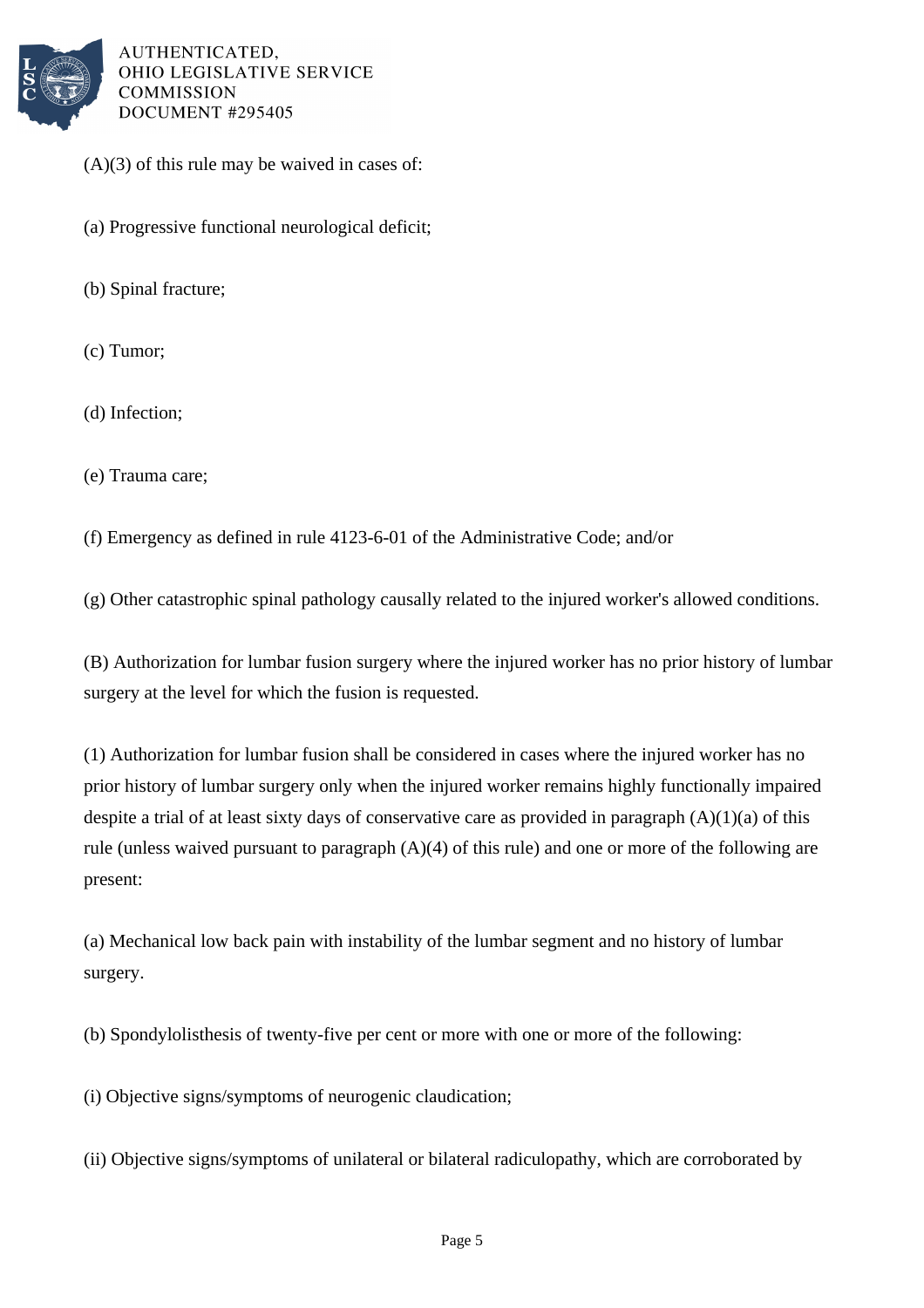

neurologic examination and by MRI or CT (with or without myelography);

(iii) Instability of the lumbar segment.

(c) Lumbar radiculopathy with stenosis and bilateral spondylolysis.

(d) Lumbar stenosis necessitating decompression in which facetectomy of greater than or equal to fifty per cent or more is required.

(e) Primary neurogenic claudication and/or radiculopathy associated with lumbar spinal stenosis in conjunction with spondylolisthesis or lateral translation of three mm or greater or bilateral pars defect.

(f) Degenerative disc disease (DDD) associated with significant instability of the lumbar segment.

(g) Spinal stenosis, disc herniation, or other neural compressive lesion requiring extensive, radical decompression with removal of greater than fifty per cent of total facet volume at the associated level.

The surgeon must document why the surgical lesion would require radical decompression through the pars interarticularis (critical stenosis, recurrent stenosis with extensive scarring, far lateral lesion).

(2) For purposes of this paragraph, instability of the lumbar segment is defined as at least four mm of anterior/posterior translation at L3-4 and L4-5, or five mm of translation at L5-S1, or eleven degrees greater end plate angular change at a single level, compared to an adjacent level.

(C) Request for lumbar fusion surgery where the injured worker has a history of prior lumbar surgery at the level for which the fusion is requested.

(1) If a trial of at least sixty days of conservative care as provided in paragraph  $(A)(1)(a)$  of this rule has failed to relieve symptoms (or has been waived pursuant to paragraph (A)(4) of this rule) and the injured worker has had a prior laminectomy, discectomy, or other decompressive procedure at the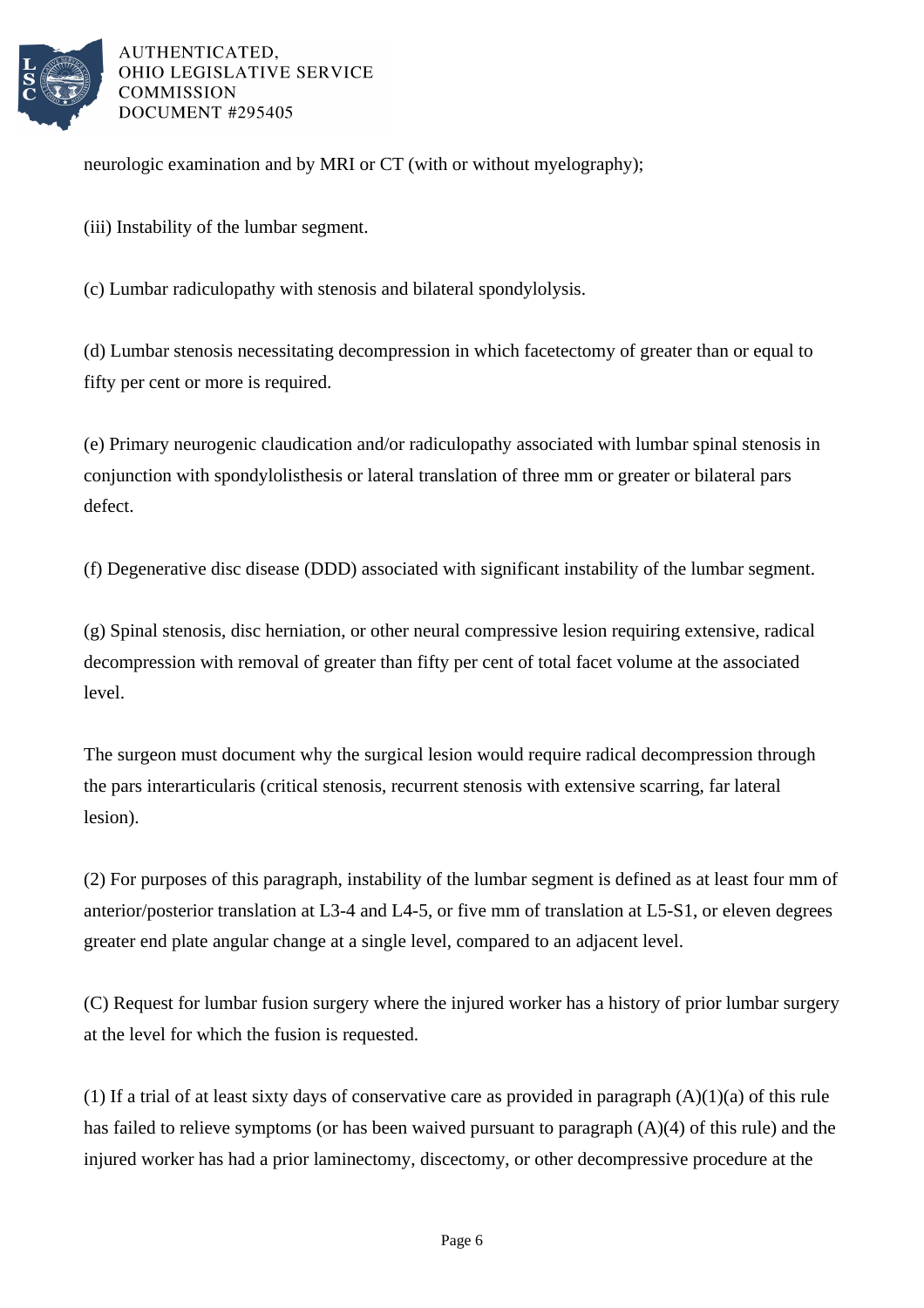

same level, lumbar fusion should be considered for approval only if the injured worker has one or more of the following:

(a) Mechanical (non-radicular) low back pain with instability at the same or adjacent levels.

(b) Mechanical (non-radicular) low back pain with pseudospondylolisthesis, rotational deformity, or other condition leading to a progressive, measureable deformity.

(c) Objective signs/symptoms compatible with neurogenic claudication or lumbar radiculopathy that is supported by EMG/NCS, lumbar MRI, or CT and detailed by a clinical neurological examination in the presence of instability of three mm lateral translation with at least two prior decompression surgeries at the same level.

(d) Evidence from post laminectomy structural study of either:

(i) One hundred per cent loss of facet surface area unilaterally; or

(ii) Fifty per cent combined loss of facet surface area bilaterally.

(e) Documented pseudoarthrosis or nonunion, with or without failed hardware, in the absence of other neural compressive lesion.

(2) For purposes of this paragraph, instability of the lumbar segment is defined as at least four mm of anterior/posterior translation at L3-4 and L4-5, or five mm of translation at L5-S1, or eleven degrees greater end plate angular change at a single level, compared to an adjacent level.

(D) Lumber fusion surgical after care.

The physician of record or treating physician must follow the injured worker until the injured worker has reached maximum medical improvement (MMI) for the allowed lumbar conditions.

The operating surgeon must follow the injured worker until the injured worker has reached a plateau relative to the lumbar fusion and the surgeon has determined no further surgical related treatment is